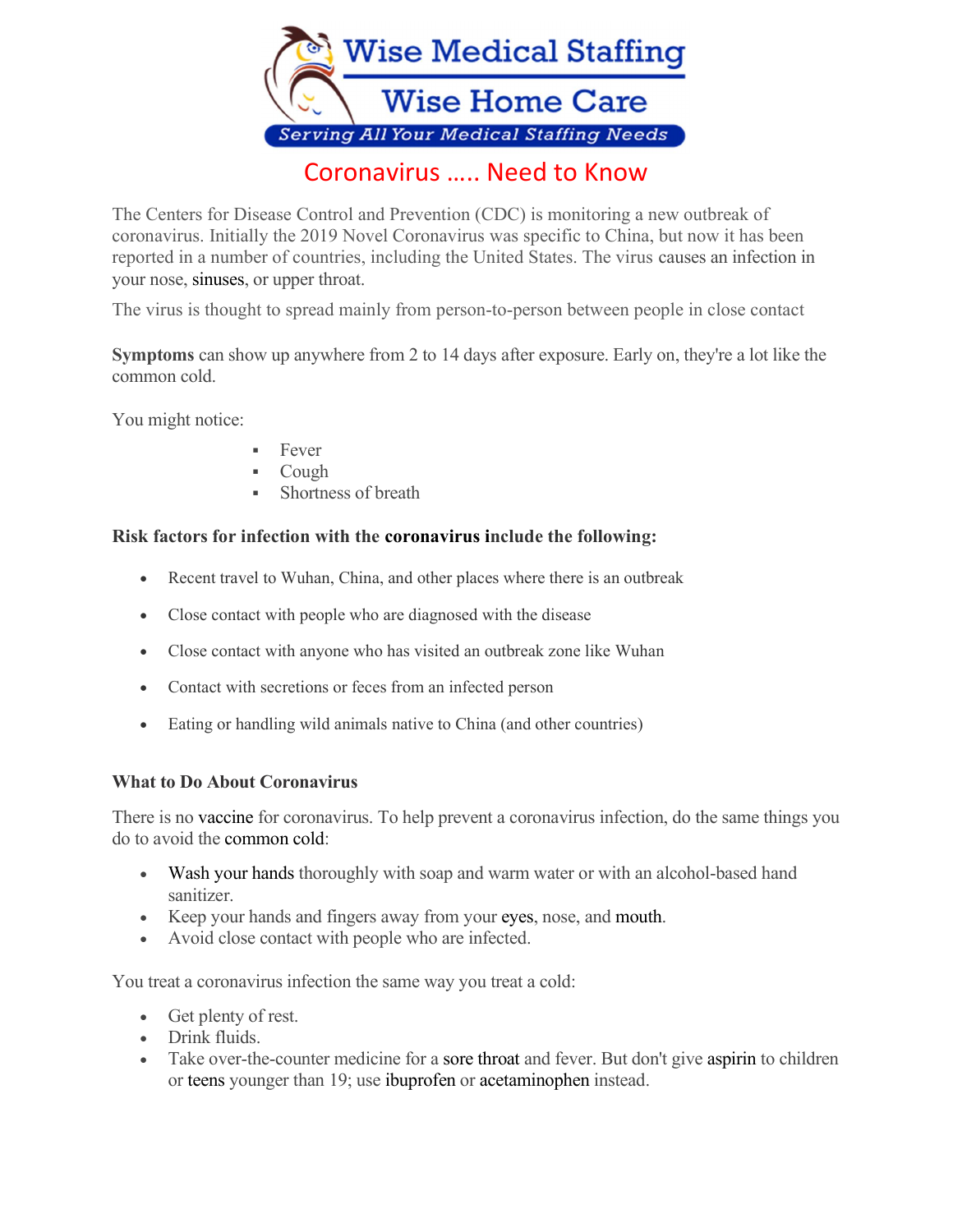

A humidifier or steamy shower can also help ease a sore and scratchy throat.

If you get sick, treat your symptoms and contact a doctor if they get worse or don't go away.

# The following are the directions given by the CDC for coronavirus prevention:

- Avoid close contact with people who are sick.
- Avoid touching your eyes, nose, and mouth.
- Stay home when you are sick.
- Cover your cough or sneeze with a tissue, then throw the tissue in the trash.
- Clean and disinfect frequently touched objects and surfaces.
- Follow CDC's recommendations for using a facemask.
	- o CDC does not recommend that people who are well wear a facemask to protect themselves from respiratory diseases, including COVID-19.
	- o Facemasks should be used by people who show symptoms of COVID-19 to help prevent the spread of the disease to others. The use of facemasks is also crucial for health workers and people who are taking care of someone in close settings (at home or in a health care facility).
- Wash your hands often with soap and water for at least 20 seconds, especially after going to the bathroom; before eating; and after blowing your nose, coughing, or sneezing.
	- o If soap and water are not readily available, use an alcohol-based hand sanitizer with at least 60% alcohol. Always wash hands with soap and water if hands are visibly dirty.

For information about handwashing, see CDC's Handwashing website.

For information specific to healthcare, see CDC's Hand Hygiene in Healthcare Settings.

These are everyday habits that can help prevent the spread of several viruses. CDC does have specific guidance for travelers.

I agree I have read and understand the information provided.

Employee Printed Name:

Employee Signature:

Date: